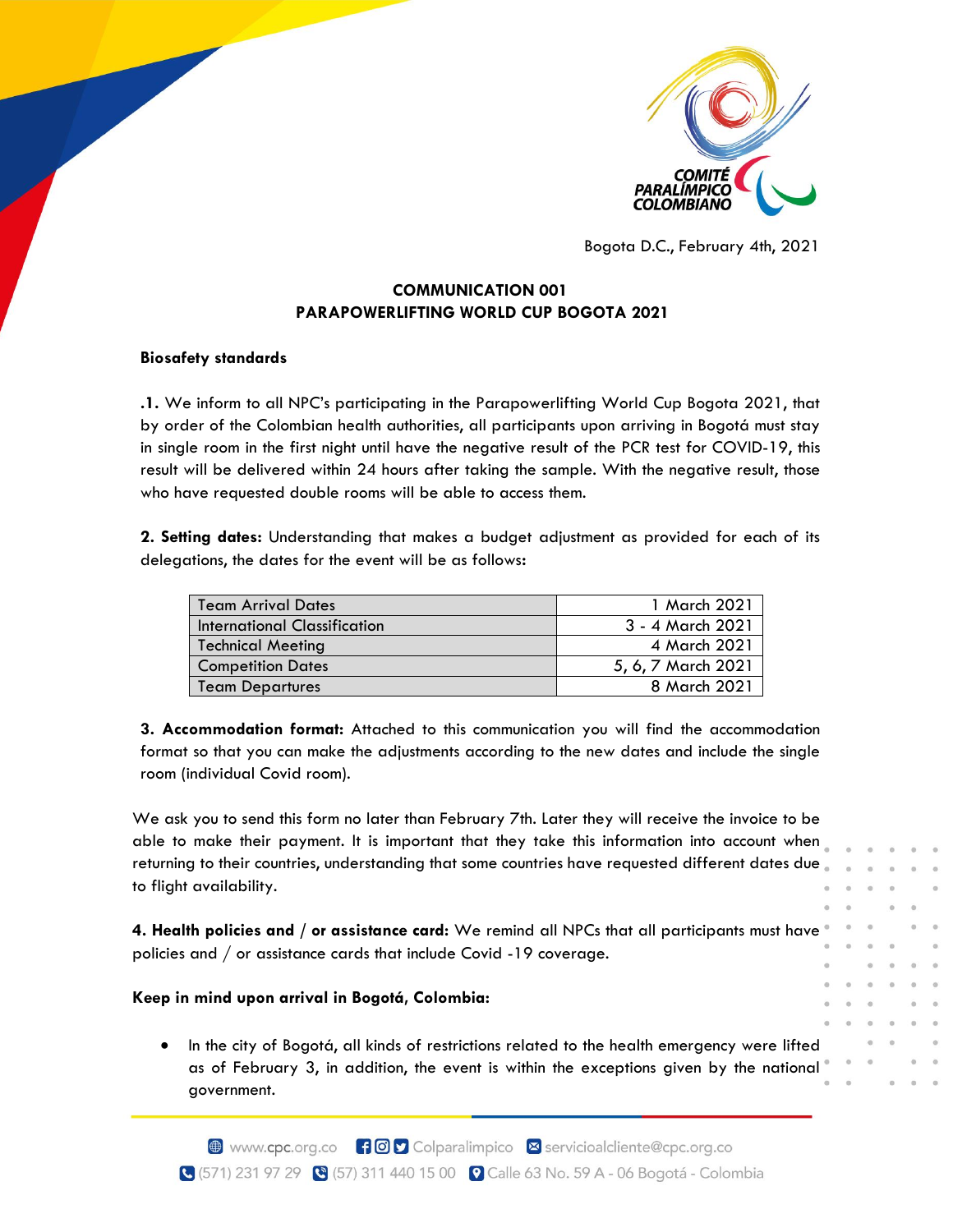

- The national government establishes that all travelers must present the negative PCR test for Covid 19 that has been taken a maximum of 96 hours before taking the flight to the El Dorado airport Bogotá - Colombia. This test must be taken in the country of origin and each delegation will be responsible for it and present it to the organization, in case of not presenting it or presenting a positive result, they must enter preventive and mandatory isolation for 14 days.
- By order of the Colombian authorities, all travelers entering or leaving Colombia must register through the Check-mig app, this registration must be presented to the Colombian migration authorities upon arrival and departure from the country. <https://apps.migracioncolombia.gov.co/pre-registro/public/preregistro.jsf>

## **Transport**

- The Colombian Paralympic Committee will be in charge of the logistics of the transport and necessary displacements at the arrival and departure of each of the airport - hotel airport delegations.
- Transportation will be exclusive and will be used at 50% of the vehicle's capacity to guarantee social distancing.
- The company contracted to transport the delegations has its biosecurity protocols and documents in compliance with the current regulations required by the national government.

## **In the place of accommodation and competition:**

- All para-athletes, coaches, delegates and other participants other participants who are part of the delegations, upon arrival at the hotel will be placed in single rooms.
- All para-athletes, coaches, delegates and other participants other participants who are. part of the delegations will have the PCR test performed on the day of arrival at the Hilton Bogotá Hotel, according to their arrival itinerary and must remain in their room until the Negative PCR test result, results will take a maximum of 24 hours.
- Positive cases will remain in quarantine in individual rooms, this cost will be charged to each country.
- Body temperature will be taken permanently in the Hotel and place of competition.
- The procedures for taking the PCR tests for Covid-19 will be done at the hotel.
- On the sixth day after arrival, the PCR test for Covid-19 will be repeated to all delegations and members of the organization, this test will be carried out as a requirement to leave Colombia for their countries of origin no more than 48 hours before of the flight. or according to the entry requirements of each country.